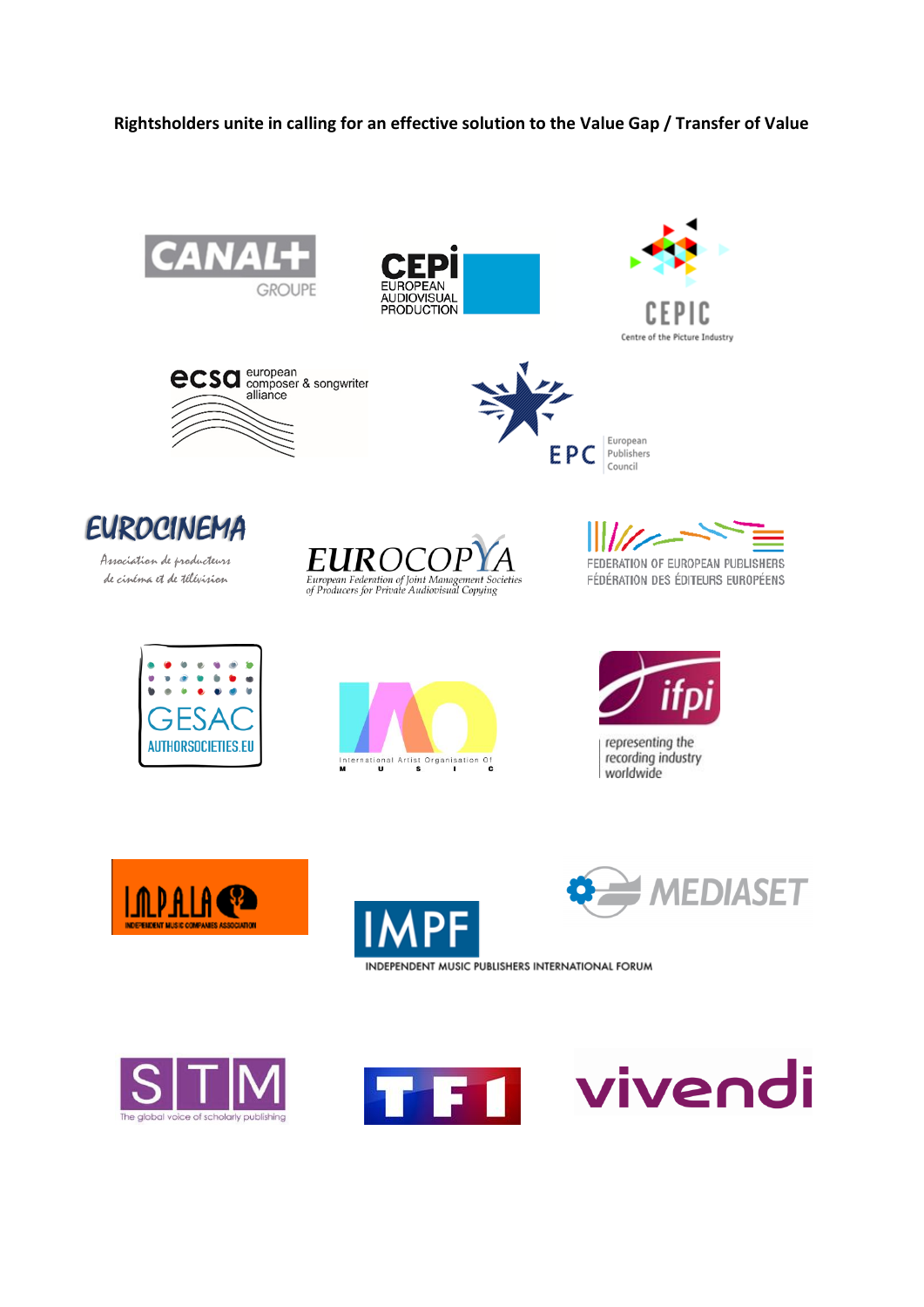We are writing to you as a group of organisations representing European authors, composers, songwriters, featured artists, picture agencies, book publishers, academic publishers, audiovisual producers and broadcasters, independent and major music producers and publishers, and news and media companies.

We have reviewed the European Commission text/non-papers on article 13 and we have serious concerns about the direction of travel.

As we reach the very final stages of this process, and negotiators seek to finalise a compromise text, we urge you to remember that the overall aim of the original European Commission proposal was to correct the distortion of the digital market place caused by User Upload Content (UUC) services, which enable users to upload content onto their sites and then profit from the availability of creative content without returning fair revenues to rightsholders, who create and invest in such content.

The fundamental elements of a solution to the Value Gap/Transfer of Value remain, as acknowledged by all three institutions in their adopted texts, to clarify that UUC services now defined as Online Content Sharing Service Providers("OCSSP") are liable for communication to the public and/or making available to the public when protected works are made available and that they are not eligible for the liability privilege in Article 14 of the E-Commerce Directive as far as copyright is concerned. We continue to believe that only a solution that stays within these principles meaningfully addresses the Value Gap/Transfer of Value. Moreover, licensing needs to be encouraged where the rightsholders are willing to do so but at the same time not be forced upon rightsholders.

Therefore, proposals that deviate from the adopted positions of the three institutions should be dismissed.

Unfortunately, for a number of reasons, the text now put forward by the European Commission would need fundamental changes to achieve the Directive's aim to correct the Value Gap/ Transfer of Value.

For example, solutions that seek to qualify or mitigate the liability of Online Content Sharing Service Providers should be considered with an abundance of caution to avoid the final proposal leaving rightsholders in a worse position than they are in now. Any "mitigation measures", should they be offered to OCSSPs, must therefore be clearly formulated and conditional on OCSSPs taking robust action to ensure the unavailability of works or other subject matter on their services.

To that end, while it may be appropriate for rightsholders or their representatives to give services access to reasonably necessary identifying information concerning unauthorised works or other subject matter, unclear or open-ended provisions potentially obliging rightsholders to play the main role in preventing unauthorised uses of their works fail to provide the necessary legal certainty and therefore fail to provide a meaningful solution to the Value Gap/ Transfer of Value.

Furthermore, any proposal whereby services can effectively choose the level of diligence which will shield them against liability would perpetuate the Value Gap/ Transfer of Value and wholly undermine this crucial draft legislation.

We trust that you will take this into consideration when discussing the draft Directive.

Yours sincerely, the undersigned.